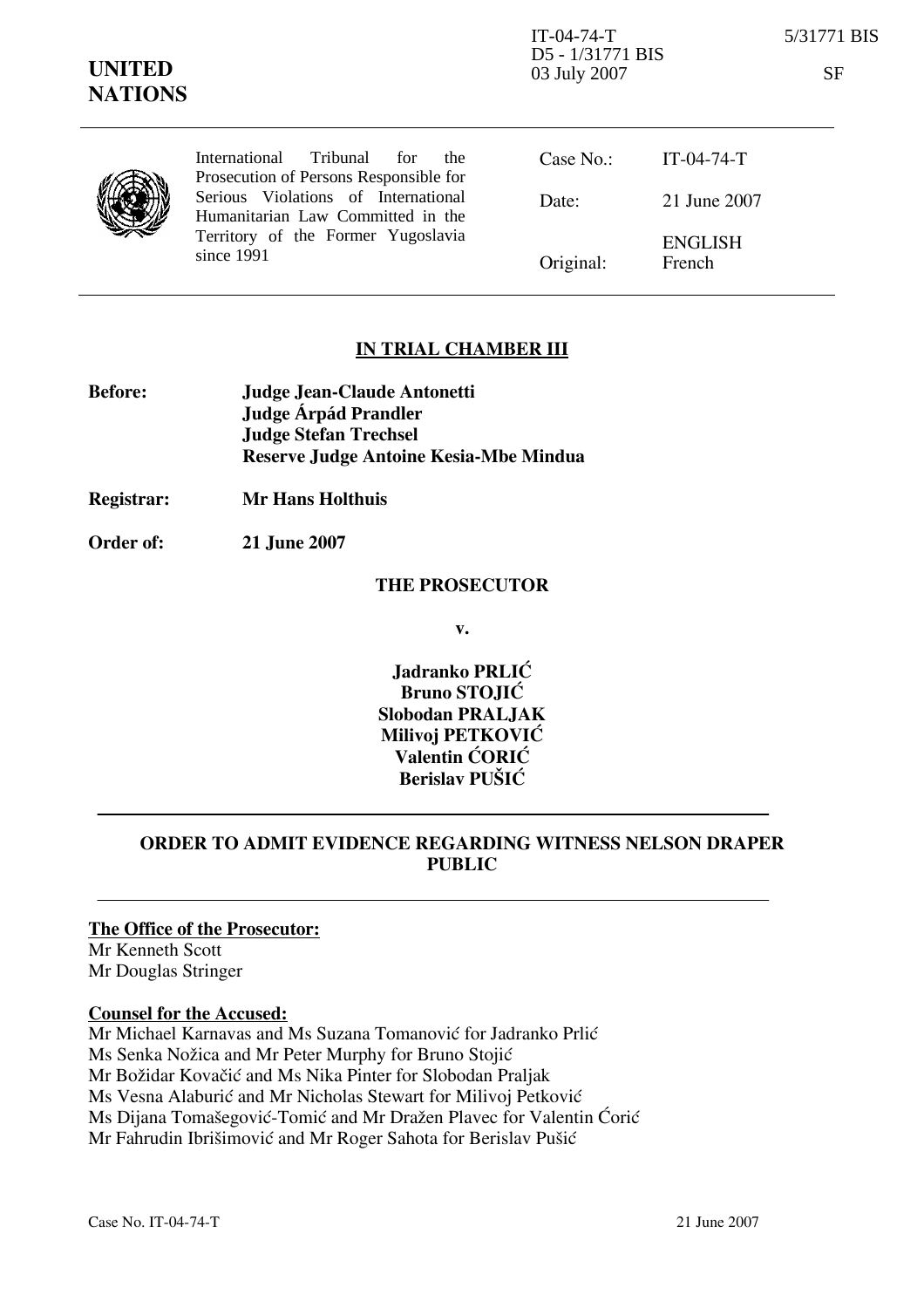TRIAL CHAMBER III ("Chamber") of the International Tribunal for the Prosecution of Persons Responsible for Serious Violations of International Humanitarian Law Committed in the Territory of the Former Yugoslavia since 1991 ("Tribunal"),

CONSIDERING that the Office of the Prosecutor ("Prosecution") moved for the admission of 17 documents<sup>1</sup> and that Counsel for the Accused Praljak ("Praljak Defence") and Counsel for the Accused Petković ("Petković Defence") moved for the admission of, respectively,  $2^2$  and  $2^3$ documents relating to the testimony of Witness Nelson Draper, who appeared before the Chamber on 28 and 29 March 2007 ("Proposed Exhibits"),

CONSIDERING that some extracts from document P 06116 were already admitted through Witness Mufida Likić on 26 March 2007<sup>4</sup> and through Witness Ferida Likić on 2 April 2007,<sup>5</sup>

CONSIDERING that other extracts of the same document will be admitted as indicated in the Annex attached to this decision,

CONSIDERING that the Chamber has examined each of the Proposed Exhibits based on the criteria for admissibility defined in its Decision on Admission of Evidence of 13 July 2006,

CONSIDERING that the Chamber hereby decides to admit into evidence the documents labelled "admitted" in the Annex attached to this decision because they were submitted to Witness Nelson Draper and have satisfactory indicia of relevance, probative value and reliability,

CONSIDERING that the Chamber hereby decides not to admit into evidence the documents labelled "not admitted" in the Annex attached to this decision because they are not in conformity with the instructions of the Decision of 13 July 2006,

### FOR THE FOREGOING REASONS,

PURSUANT TO Rules 54 and 89 of the Rules of Procedure and Evidence,

**GRANTS** the motions of the Prosecution and the Petković Defence,

PARTIALLY GRANTS the motion of the Praljak Defence,

DECIDES to admit into evidence the documents labelled "admitted" in the Annex attached to this decision, AND

DISMISSES the motion of the Praljak Defence in all other respects.

Done in English and in French, the French version being authoritative.

 $\frac{1}{1}$  IC 00517.

 $2$  IC 00518.

<sup>&</sup>lt;sup>3</sup> IC 00519.

<sup>&</sup>lt;sup>4</sup> Prosecutor v. Prlić et al., case no. IT-04-74-T, Order to admit evidence regarding Witness Mufida Likić, 29 March 2007; by this order, the Chamber admitted the following parts of document P 06116: 0035-7593, 0035-7599, 0035- 7616, 0035-7618 and 0035-7624.

 $5$  Prosecutor v. Prlić et al., case no. IT-04-74-T, Oral decision of 2 April 2007, the French transcript of the hearing, p. 16640; by this decision, the Chamber admitted the following extracts for document P 06116: 0035-7800, 0035-7812, 0035-7830, 0035-7832, 0035-7949, 0035-8445, 0035-8464, 0035-8465, 0035-8475.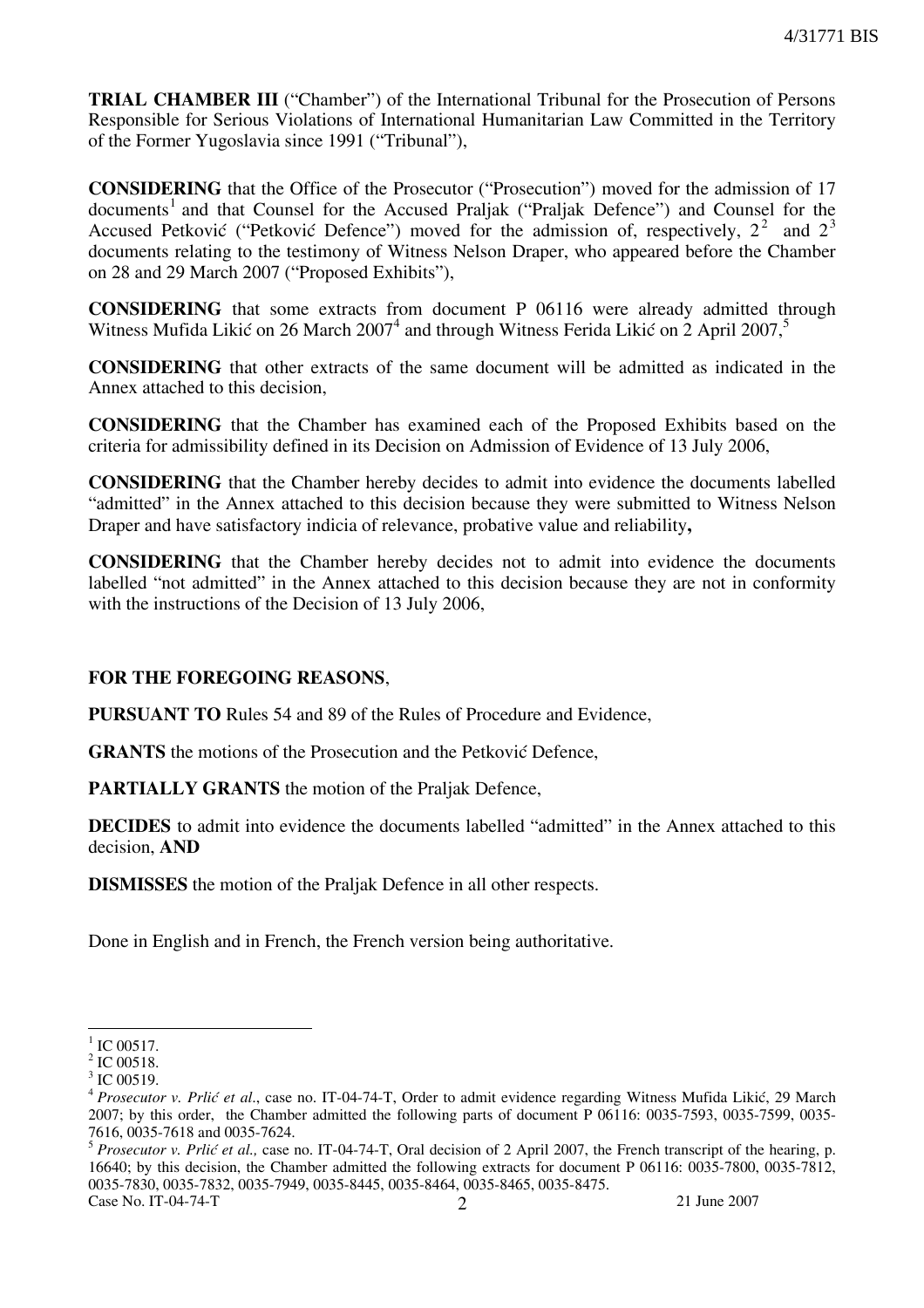/signed/

\_\_\_\_\_\_\_\_\_\_\_\_\_\_\_\_\_\_\_\_\_\_\_ Judge Jean-Claude Antonetti Presiding Judge

Done this twenty-first day of June 2007 At The Hague The Netherlands

# [Seal of the Tribunal]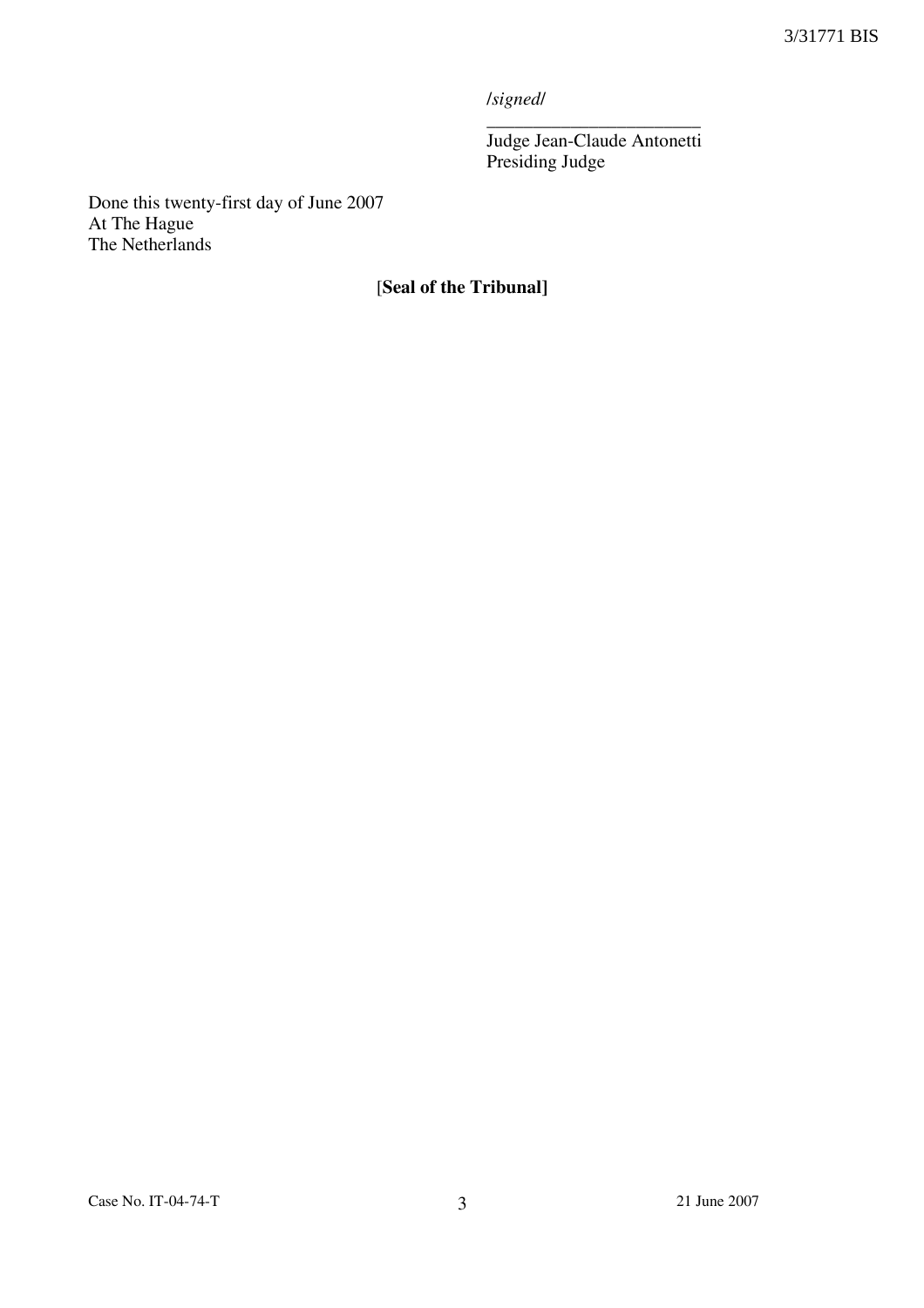# Annex

| Proposed exhibit no.           | Party proposing the   | <b>Admitted/Not admitted/</b>          |
|--------------------------------|-----------------------|----------------------------------------|
|                                | admission of evidence | <b>Marked for identification (MFI)</b> |
| P 06099                        | Prosecution           | Admitted                               |
| P 06116                        | Prosecution           | Admitted                               |
| 0035-7489                      |                       |                                        |
| 0035-7495                      |                       |                                        |
| 0035-7498                      |                       |                                        |
| 0035-7500                      |                       |                                        |
| 0035-7508                      |                       |                                        |
| 0035-7513                      |                       |                                        |
| 0035-7519                      |                       |                                        |
| 0035-7522                      |                       |                                        |
| 0035-7525                      |                       |                                        |
| 0035-7527                      |                       |                                        |
| 0035-7541                      |                       |                                        |
| 0035-7563                      |                       |                                        |
| 0035-7566                      |                       |                                        |
| 0035-7726                      |                       |                                        |
| 0035-7728                      |                       |                                        |
| 0035-7764                      |                       |                                        |
| 0035-7965                      |                       |                                        |
| 0035-7966                      |                       |                                        |
| 0035-8092                      |                       |                                        |
| 0035-8153                      |                       |                                        |
| 0035-8154                      |                       |                                        |
| 0035-8155                      |                       |                                        |
| 0035-8238                      |                       |                                        |
| P 06318                        | Prosecution           | Admitted                               |
| P 06321                        | Prosecution           | Admitted                               |
| P 06978 pages: ET 0005-3359-   | Prosecution           | Admitted                               |
| 0005-3361                      |                       |                                        |
| P 06978 pages: ET 0005-3364-   | Prosecution           | Admitted                               |
| 0005-3367                      |                       |                                        |
| P 06978 pages: ET 0005-3391-   | Prosecution           | Admitted                               |
| 0005-3391                      |                       |                                        |
| P 06978 pages: ET 0005-3413-   | Prosecution           | Admitted                               |
| 0005-3413                      |                       |                                        |
| P 07838                        | Prosecution           | Admitted                               |
| $P$ 08121 pages:<br>R004-8852- | Prosecution           | Admitted                               |
| R004-8852                      |                       |                                        |
| P 08121 pages:<br>R004-8862-   | Prosecution           | Admitted                               |
| R004-8863                      |                       |                                        |
| P 08121<br>pages: R004-8864-   | Prosecution           | Admitted                               |
| R004-8866                      |                       |                                        |
| P 08121<br>pages: R004-8876-   | Prosecution           | Admitted                               |
| R004-8876                      |                       |                                        |
| P 08121<br>pages: R004-8850-   | Prosecution           | Admitted                               |
| R004-8850                      |                       |                                        |
| P 08654                        | Prosecution           | Admitted                               |
| Case No. IT-04-74-T            | $\overline{4}$        | 21 June 2007                           |